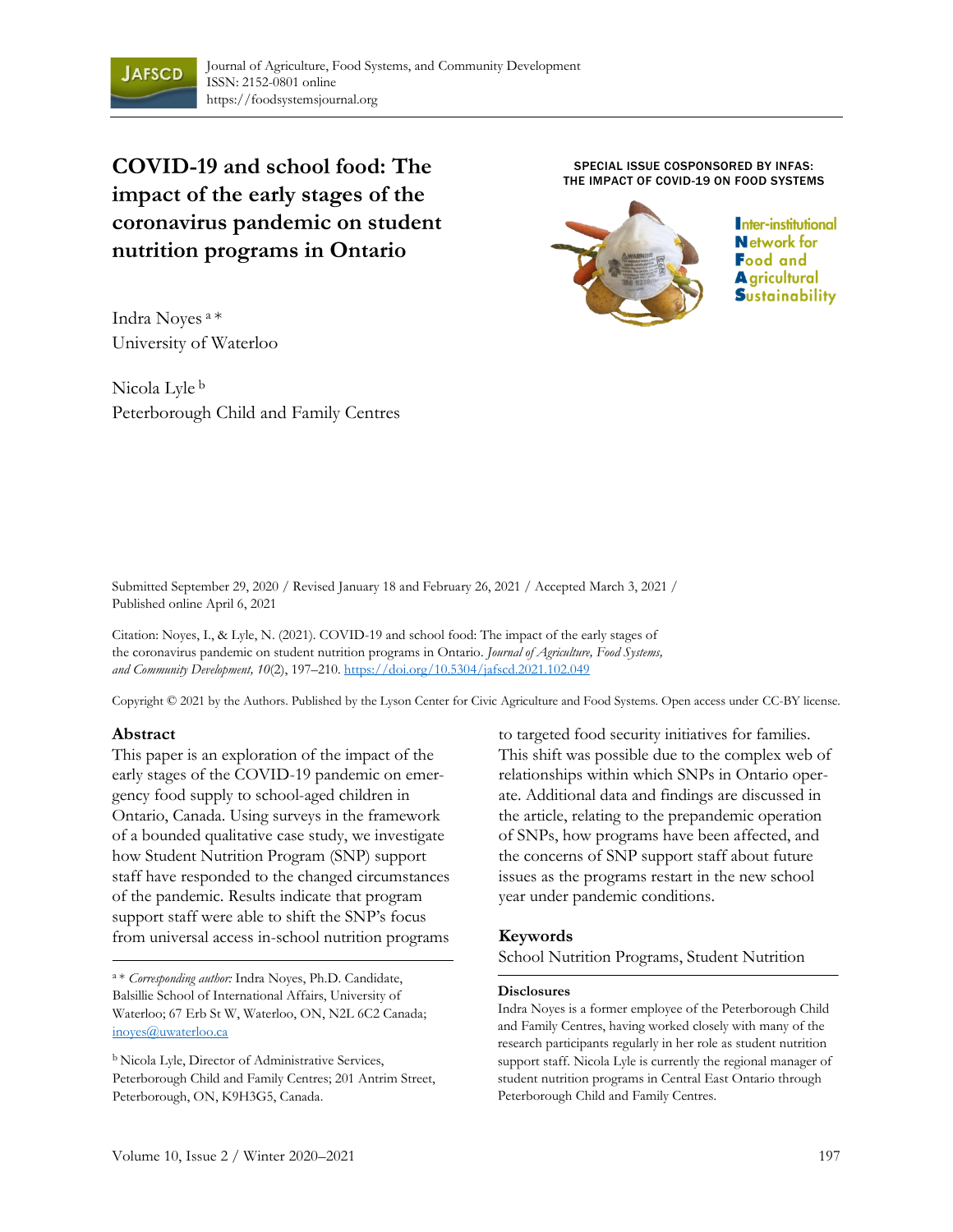Programs, COVID-19, Pandemic, Qualitative Research, Food Security

# **Introduction**

# *Early Impact of COVID-19*

As the COVID-19 pandemic wreaks havoc on contemporary food systems, it reveals inherent flaws and weaknesses of these systems (Altieri & Nicholls, 2020; Clapp, 2020; Clapp & Moseley, 2020). The initial global lockdown to slow the spread of COVID-19 affected food systems and disrupted the complex, global food supply networks. Noteworthy examples of this disruption include large-scale logistic barriers, resulting in the dumping of fluid milk (Yaffe-Bellany & Corkery, 2020a) and mass slaughter of livestock (Yaffe-Bellany & Corkery, 2020b). Furthermore, the pandemic highlights the essential role of migrant farm labor (Hennebry, Caxaj, McLaughlin, & Mayell, 2020) and food processing facilities (Hailu, 2020) in contemporary food systems. Beyond such immediate shocks to the food system, it is estimated that the number of people living in acute hunger globally will double to 265 million people as a result of the pandemic, according to the United Nations' World Food Program (Anthem, 2020). According to the United Nations' Food and Agriculture Organization (FAO), the growing food insecurity and hunger impact of COVID-19 is particularly prevalent in less wealthy countries and amongst vulnerable populations (FAO, 2020).

This global trend is also reflected in the Canadian context, where the shock of the COVID-19 pandemic has had particularly deep reverberations through the emergency food supply system (Deaton & Deaton, 2020). With the beginning of the lockdown in March 2020, and in subsequent months, food banks saw a surge in demand (Food Banks Canada, 2020). City of Toronto food banks saw an increase of 25% in the number of food bank visits per week, alongside a 200% increase in new clients (Daily Bread Food Bank, 2020). This increase in food bank use was also reflective of an increase in child hunger in the city of Toronto. The Daily Bread Food Bank noted an increase from 4% to 8% of children (of families accessing the food bank) experiencing hunger two times a week or

more (Daily Bread Food Bank, 2020). It is estimated that children made up 33% of food bank users in Ontario before the beginning of the pandemic (King & Quan, 2018). As the pandemic continues, and the economic impacts grow, so will the number of food-insecure households and children (Food Banks Canada, 2020; Paslakis, Dimitropoulus, & Katzmena, 2021).

### *Ontario Student Nutrition Programs*

Before the start of the pandemic, children in Ontario living in food-insecure households were able to access emergency food supplies through two avenues: food banks and schools. Schools function as an essential infrastructure in emergency food supply to children by way of operating school food programs (Ralston, Treen, Coleman-Jensen, & Guthrie, 2017). In Ontario, these school food programs are called Student Nutrition Programs (SNPs). The mandate of SNPs is to serve meals and snacks in a nonstigmatizing environment, creating regular and reliable access to healthy food for children (SNP Guidelines, 2016). A summary of SNP operational structure can be found in Table 1.

These nutrition programs were established as grassroots community initiatives, which accounts for the multitude of stakeholders, as they have evolved substantially over the years.

The pandemic and its impacts are continually evolving, as is our understanding of how COVID-19 containment efforts are changing the world. With the sudden closure of all schools in Ontario in March 2020, SNPs lost their venue of operation. In this paper, we examine the impact of the early stages of the COVID-19 pandemic on food supply to schoolchildren in Ontario. Focusing on the first months of the pandemic (March 2020 to August 2020), we surveyed Student Nutrition Ontario (SNO) staff in order to investigate how the pandemic has impacted food supply to Ontario SNPs.

# **Methods**

This article presents the findings of a qualitative research case study, designed as a single instrumental case study. The survey included six questions focused on understanding the major concerns of staff before the pandemic, how the pandemic impacted programs, how staff responded, and what concerns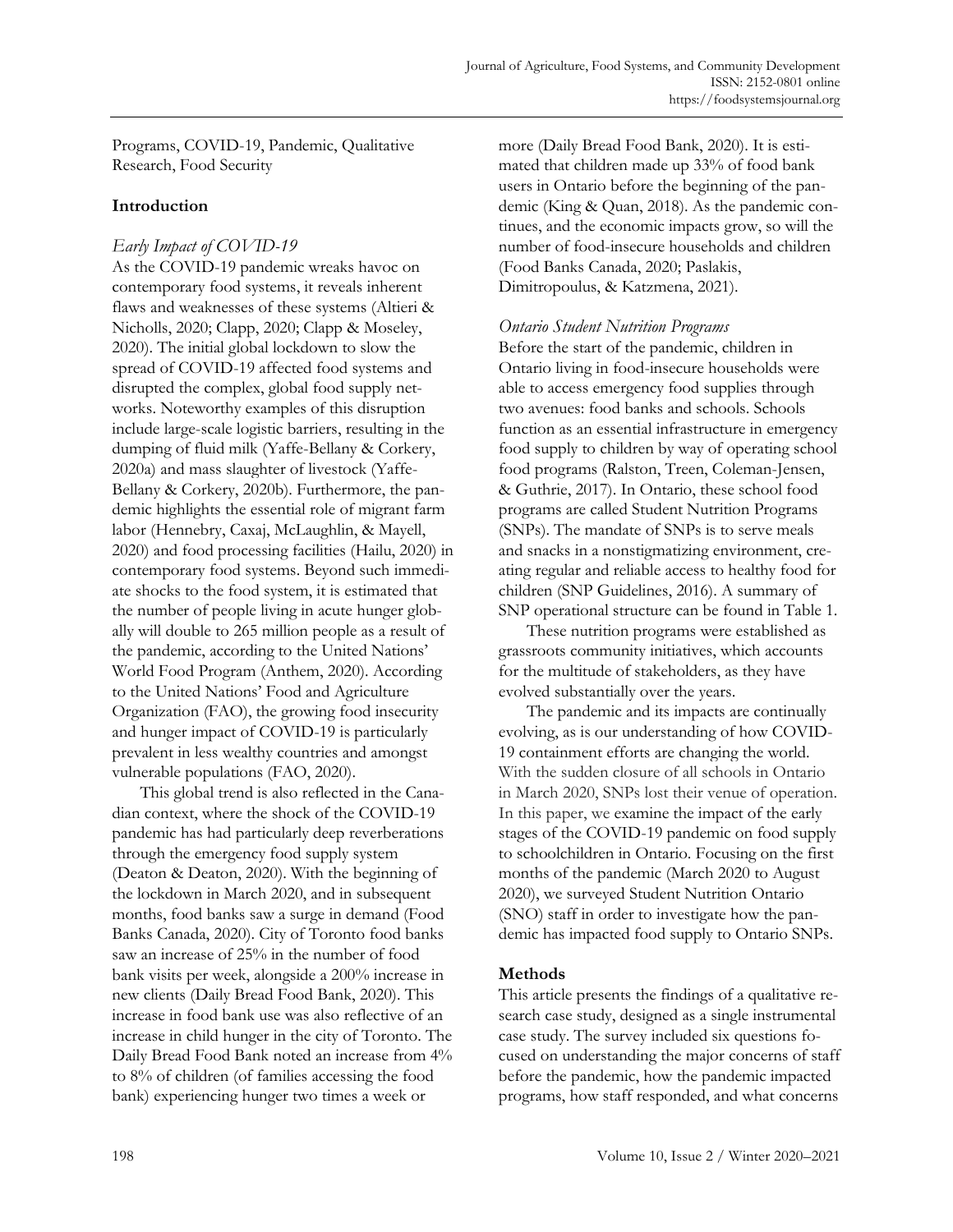#### Table 1. Student Nutrition Programs (SNPs) in Ontario

| <b>Funding</b>           | Student Nutrition Programs operate with core support from three levels of the public sector: the<br>Ontario Government, regional Public Health units, and local schools and school boards (De Wit,<br>2012). The programs receive funding (and report to) the Ontario Ministry of Children, Community and<br>Social Services (OMCCSS) and are hosted in the physical jurisdiction of the Ministry of Education.<br>Additional funding is secured and stewarded through the provincial Student Nutrition Ontario<br>network and on the community level (SNO, n.d.). Governmental funding is "seed funding" in that it is<br>a small portion of full operational cost that is provided reliably. |  |
|--------------------------|------------------------------------------------------------------------------------------------------------------------------------------------------------------------------------------------------------------------------------------------------------------------------------------------------------------------------------------------------------------------------------------------------------------------------------------------------------------------------------------------------------------------------------------------------------------------------------------------------------------------------------------------------------------------------------------------|--|
| <b>Operational Model</b> | SNPs are well-established community initiatives that exist in the majority of public schools<br>throughout the province (SNO, n.d.). SNPs rely extensively on in-kind support from school staff,<br>Public Health Units, and community volunteers. The programs face systematic operational barriers<br>associated with the high cost of healthy food, heavy reliance on volunteerism, and school-level<br>stigma (Vine, 2014a)                                                                                                                                                                                                                                                                |  |
| Governance               | SNPs are supported and administered through 14 lead agencies, which are community organizations<br>mandated to deliver SNPs in their region by acting as flow-through organizations for ministry funding<br>(Ministry of Children, Community, and Social Services, 2016). Lead agency staff work in<br>collaboration with community-level organizations, schools, and other stakeholders to flow funding,<br>report to funders, and provide SNP volunteers and schools with all essential operational supports.                                                                                                                                                                                |  |

exist for the future of nutrition programs. 1 Surveys were sent to all 14 SNO lead agencies in late April 2020. A total of 16 responses were received (*N*=16) from 11 regions (response rate 79%). Research design, coding of results, and analysis of data were conducted as per Creswell & Poth (2019).

### **Results**

#### *Prepandemic*

This section reflects themes that emerged from the data in regards to prepandemic SNP staff work. Table 2 highlights the major concerns that program staff identified in the ongoing operation of SNPs in prepandemic Ontario.

Our findings indicate that SNP staff operate in an underresourced environment, with staff focused on addressing the gap between funding received

# and program expenses, as well as the daily operations of program delivery, as discussed below.

### *Lack of Resources*

The majority of research participants responded that the primary concern in their work was about lack of resources and working to acquire new resources. This finding is in line with evidence from a variety of other research into school nutrition programs that has found them to be chronically underresourced (De Wit, 2012; Russell, Evers, Dwyer, Uetrecht, & Macaskill, 2008; Winson, 2008). A participant summarized the continual struggle with resources as follows: "Lack of ownership of SNP in one [institutional] home that takes full responsibility (not fully owned by education, public health, community, etc.). Also, universal approach but we don't have the funding to match." Thus, SNPs are expected to serve everyone, but do

| <b>Theme</b>                  | <b>Content Saturation</b> | <b>Details</b>                                                                                                             |  |
|-------------------------------|---------------------------|----------------------------------------------------------------------------------------------------------------------------|--|
| Lack of Resources             | 58%                       | Financial, human (volunteers and school staff), physical (food and<br>kitchen space), growing cost of food, growing demand |  |
| <b>Operational Details</b>    | 25%                       | Recording deliverables, reporting to funders, training and outreach                                                        |  |
| <b>Managing Relationships</b> | 9%                        | School staff and school boards, volunteers, community partners,<br>suppliers, funders                                      |  |
| <b>Equity and Safety</b>      | 5%                        | Unequal fundraising capacities of schools, food safety                                                                     |  |

#### Table 2. Prepandemic SNP Concerns

<sup>1</sup> See Appendix for the survey questions.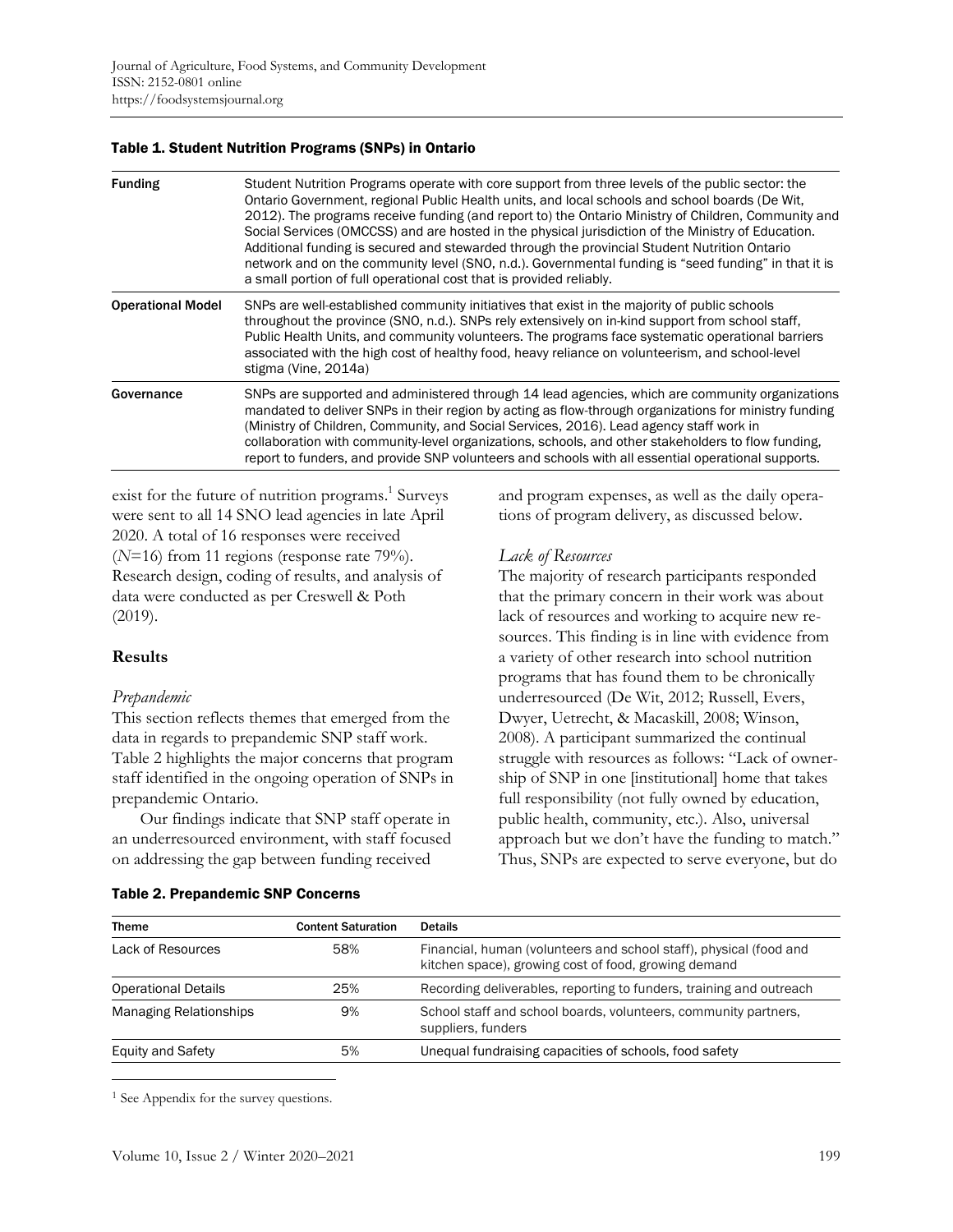not receive enough funding to fulfill this mandate. Our data indicate that programs are affected by this funding structure in terms of lack of volunteers, inadequate food budgets, and growing demand in schools. This tension leads to less-than-optimal food environments, where nutritional compromises are made (Holmes, 2019). Furthermore, SNPs operate between the jurisdiction of many different government agencies and initiatives. Consequently, there is lack of ownership of SNPs and associated detriments to programs, such as a patchwork of funding, diffuse governance, and unrealized potential. The fact that nutrition programs are not owned by any one government department in Canada is unique in the global sphere of school nutrition (De Wit, 2012; McLoughlin et al, 2020). Other G7 countries have federally funded nutrition programs that are hosted by their education departments (De Wit, 2012). The inconsistencies between regions and provinces in terms of funding, governance, and approach to SNPs have given rise to long-standing advocacy campaigns for a national school food program in Canada. <sup>2</sup> Our research suggests that there is substantial potential for school nutrition programs to reduce child food insecurity in Canada through a consistent governance model and appropriate investments.

# *Operational Details*

The second theme that emerged from the data was the challenges that SNP staff face in accomplishing operational details and administrative tasks, such as recording deliverables and reporting to funders. This finding suggests that nutrition program staff are overleveraged and there are accountability concerns that come with holding responsibility in the patchwork landscape of SNPs described above. Training and outreach were also mentioned as significant concerns for lead agencies, as many of the deliverables (such as tracking program statistics) are completed by volunteers. The additional work SNP staff perform to train volunteers is a result of the community nature of the SNPs (Winson, 2008). In the absence of on-site staff, volunteers deliver the programs and need to capture data accurately for reporting (Pratley, McPhail, & Webb, 2014).

Volunteerism in SNPs has a high rate of turnover, as children age out of schools, families move, and volunteer capacity fluctuates. Furthermore, some schools see higher rates of volunteer engagement than others based on the age of children, socioeconomic factors, connections with church groups and other organizations, and other factors. Consequently, our data suggest that the heavy reliance on volunteer work that is at the heart of SNPs has significant stresses associated with it.

### *Managing Relationships*

Managing relationships was mentioned as a large challenge and priority in the work of the lead agencies before COVID-19. In the absence of adequate resources, in-kind donations are essential to the operation of programs and require substantial negotiation and time investment. This is a trend frequently observed in community-based emergency food supply initiatives in Ontario (Tsang, Holt, & Azevedo, 2011). Interestingly, the stigma associated with participating in school food programs is lowered if there is a lot of community involvement in the program (Edward & Evers, 2001). Consequently, the value of in-kind donations is greater than material, as social gains are also evident through volunteerism.

Research participants reported that the in-kind resources available to SNPs within schools depend largely on the priorities of key staff and positive relationships between SNP coordinators and staff. As articulated by a participant: "It [the nutrition program] is sometimes a very low priority (despite significant funding). [There are] inconsistent levels of importance and attention depending on the priorities of the individual principals." Schools with principals who are supportive of the SNPs typically have more options for their programs. Consequently, a lot of the work of SNP support staff is contingent on good will; cultivating the social relationships that foster these relationships are part of the support staff's work. The implications of this finding are that in communities or schools where it is not possible to leverage relationships, the quality of the nutrition programs suffer, with a negative impact on child food security.

<sup>2</sup> For more information, see Coalition for Healthy School Food and Food Secure Canada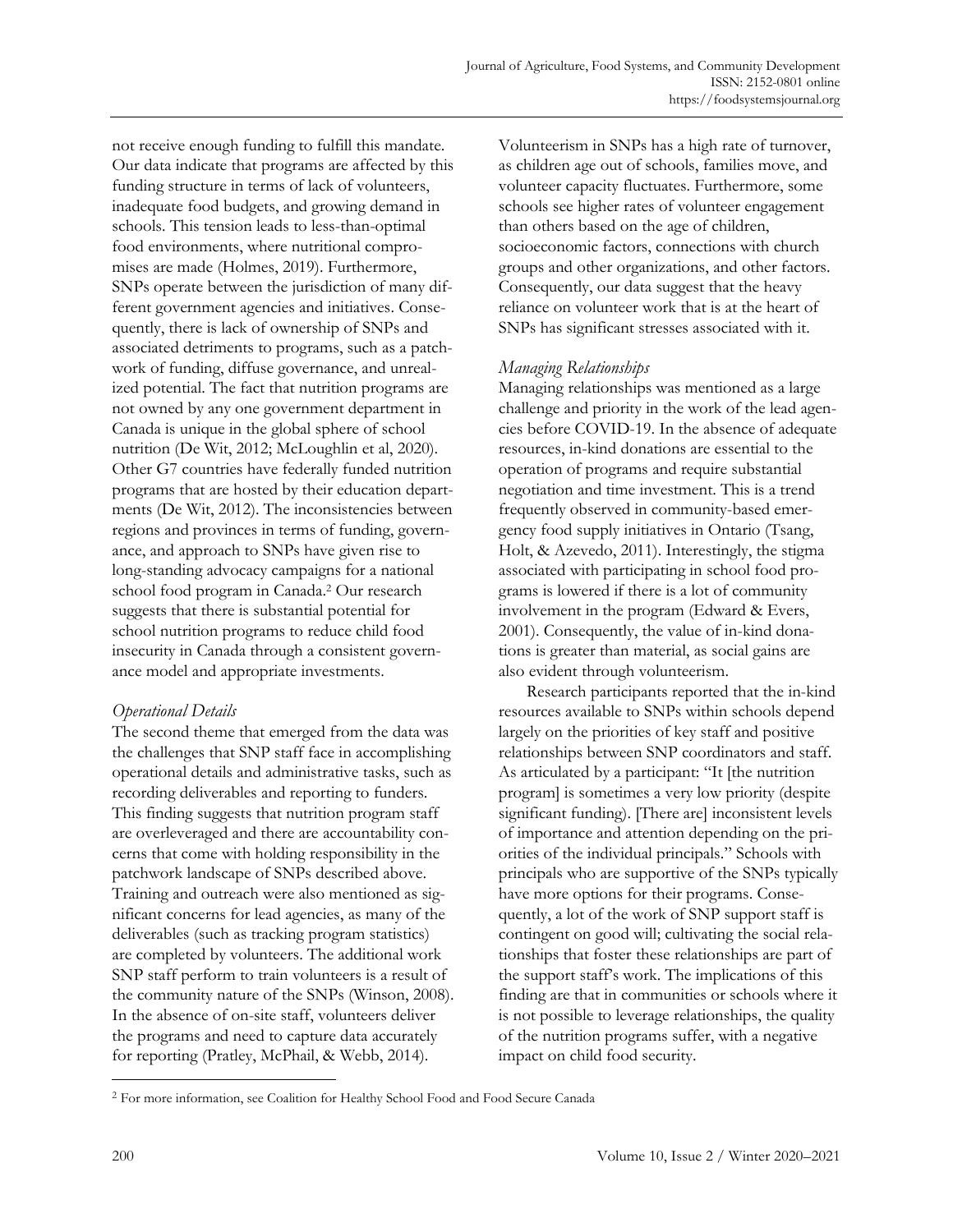Journal of Agriculture, Food Systems, and Community Development ISSN: 2152-0801 online https://foodsystemsjournal.org

# *Equity and Safety*

Ensuring equitable and safe administration and delivery of the programs was another concern brought forward by research participants. For example, a few participants mentioned that some schools have larger parent volunteer engagement and a greater ability to fundraise. This leads to differences in their operational budgets and quality of programs. Equity in school food programs is a complex and contested issue both in the field and in the academic literature (De Wit, 2012; Kirkpatrick & Tarasuk, 2009; Raine, McIntyre, & Dayle, 2003). We will address this topic briefly in the discussion section of this paper.

In summary, the survey responses paint a clear picture of nutrition programs in Ontario operating within a complex web of relationships with a larger mandate than budget. Our results are aligned with findings in other studies. For instance, De Wit (2012) found a constant funding gap of 67% in her detailed review of SNPs in Toronto, Ontario. Across Ontario, this funding gap may be larger, as not all programs receive the additional municipal funding that Toronto SNPs do (De Wit, 2012). Our data shows that the budget deficit leads the SNP support staff to continually seek additional resources and manage complex relationships. SNP staff support and manage many different types of responsibilities and relationships, bringing together a diverse network of actors from the government, the charitable sector, community partnerships, industry, and volunteers. Major prepandemic concerns of our research participants were acquiring and managing resources, focusing on operational details, managing relationships, and addressing concerns of equitable program access and quality.

Our findings suggest that prior to the pandemic, SNPs already faced major systemic challenges.

### *Impact of the Pandemic*

This section reflects themes that emerged from our research data in response to the impact of the pandemic on Ontario SNPs. Table 3 outlines the impact of school closures on nutrition programs and how different regions responded to this challenge.

Survey responses showed far-reaching impacts of school closures with a variety of initiatives that communities created in order to face the pandemic challenges.

### *Impact of School Closure*

The major impact that the pandemic has had on SNPs is the closure of schools. School closures had far-reaching impacts on the resources available to support possible alternative avenues for providing food to the children who accessed the programs prior to COVID-19. Programs lost access to program space and the children they were serving, as well as other important operational components of the nutrition programs. These include resources within the schools and support staff. One of the research participants described the impact of school closures as follows: "The volunteer base (consisting of parents, teachers, principals etc.) and the meal/snack preparation facilities used by the programs are also valuable resources that have remained unavailable since the closure date." Another research participant indicated that some programs had "difficulty recouping resources that were in the school's possession during school closures." In addition, one lead agency's community development staff members were temporarily laid

| Event                  | Impact                                                                                               | Response                                        | <b>Details</b>                                                                                                                          |
|------------------------|------------------------------------------------------------------------------------------------------|-------------------------------------------------|-----------------------------------------------------------------------------------------------------------------------------------------|
| <b>School Closures</b> | Loss of space, access to<br>children, volunteers, school<br>resources (physical and<br>human), staff | Changed mandate                                 | From universal access to targeted food<br>distribution                                                                                  |
|                        |                                                                                                      | New initiatives and<br>changed service delivery | New food-security initiatives started by lead<br>agencies including home delivery, a food<br>collection warehouse, and grocery vouchers |
|                        |                                                                                                      | Renegotiated partnerships                       | Renegotiation of partnerships with funders,<br>community organizations, food suppliers,<br>and volunteers                               |

#### Table 3. Impact of COVID-19 on School Nutrition Programs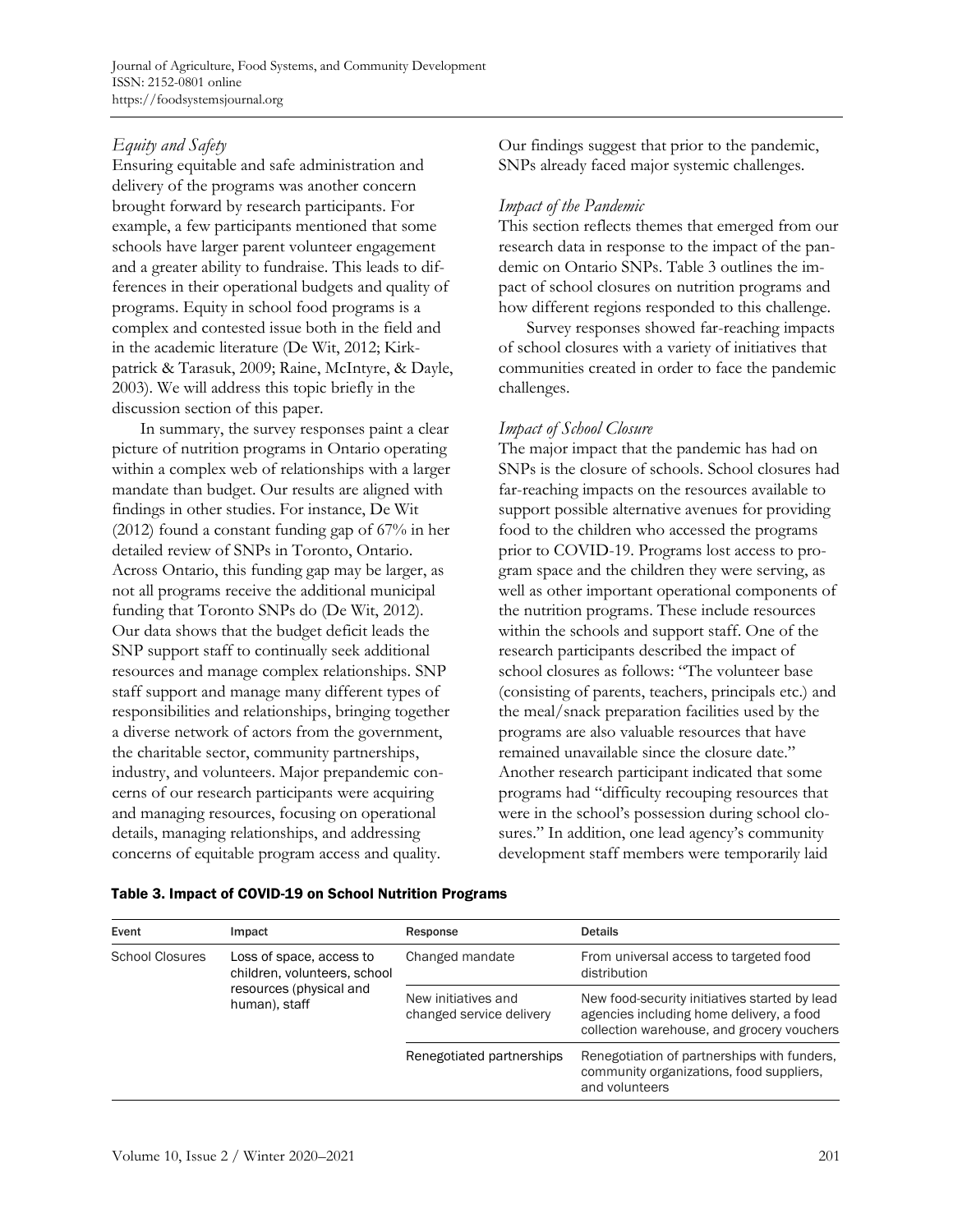off due to COVID-19, drastically reducing the agency's ability to respond to the new circumstances.

### *Response to School Closures*

Interestingly, many lead agencies were able to create alternative avenues for providing food to children, despite the closure of schools. Our data revealed that responses to the challenges posed by COVID-19 fell into three categories: changed mandate, new initiatives, and partnership renegotiation.

### *Changed Mandate*

Ten of the 11 regions noted that their mandate shifted from universal access to targeted emergency food supply to vulnerable children and families. One survey participant indicated that, with this shift from universal to focused intervention, there were unexpected benefits: "We are no longer able to provide universal support to all students via schools, so we had more funding to reach children/youth who need it the most." This was not the reality for all regions, as many saw an increased strain on the emergency food system due to the COVID-19 lockdown. One participant pointed out that "schools that used to run nutrition programs are now feeding not only students but their families too." Consequently, the financial impact of the pandemic on SNPs was not uniform throughout the province, with some regions seeing focused interventions as creating more room in their budgets and others experiencing the financial strain of supporting whole families.

# *New Initiatives*

New initiatives were started by seven of the 11 lead agencies that participated in this research. The

other four regions shifted their resources to community partnerships (such as food banks) or adapted existing initiatives to the changed circumstances. See Table 4 for an overview. The detailed evaluation of the impact of each of these new initiatives is beyond the scope of this initial COVID-19 impact investigation. Future research would be valuable in understanding in detail the food-security implications of the different lead agency responses.

The new initiatives fell into two categories: financial support to families, and food to families. The decisions of whether to provide food or financial support were based on local logistics circumstances and evaluations of the most efficient use of limited resources. An example of financial support was the establishment of an emergency fund through which families (which had been identified based on household income) received grocery vouchers; one staff member said, "We have reached out to the families of more than 80,000 students who normally access food through SNPs inviting them to register for a grocery card valued at CA\$50 for each child attending school." Both regions that provided financial support did so through grocery vouchers, which were sent to families in collaboration with school boards and with the help of partner organizations. Grocery vouchers provided accountability and ensured that funding would be spent on food.

The lead agencies that decided to send food directly to families did so in a variety of ways. One involved the creation of food collection warehouses from which families could collect food on a regular basis; according to one staff member, "We developed 3 breakfast hubs for families to pick up breakfast bags containing whole grains, dairy, produce and vouchers that could be redeemed in gro-

| Response                     | Type                                                                  | <b>Details</b>                                  |  |
|------------------------------|-----------------------------------------------------------------------|-------------------------------------------------|--|
| New initiatives (7)          | Financial support                                                     | Grocery vouchers                                |  |
|                              | Food donation                                                         | • Food collection warehouse<br>• Weekly hampers |  |
| Redirect resources (2)       | Increase capacity of other emergency food supply<br>to reach children | Food banks                                      |  |
| Expand existing programs (2) | Adjust existing programs to new circumstances                         | Farm to school                                  |  |

Table 4. SNP Response to COVID-19: New Initiatives and Changed Service Delivery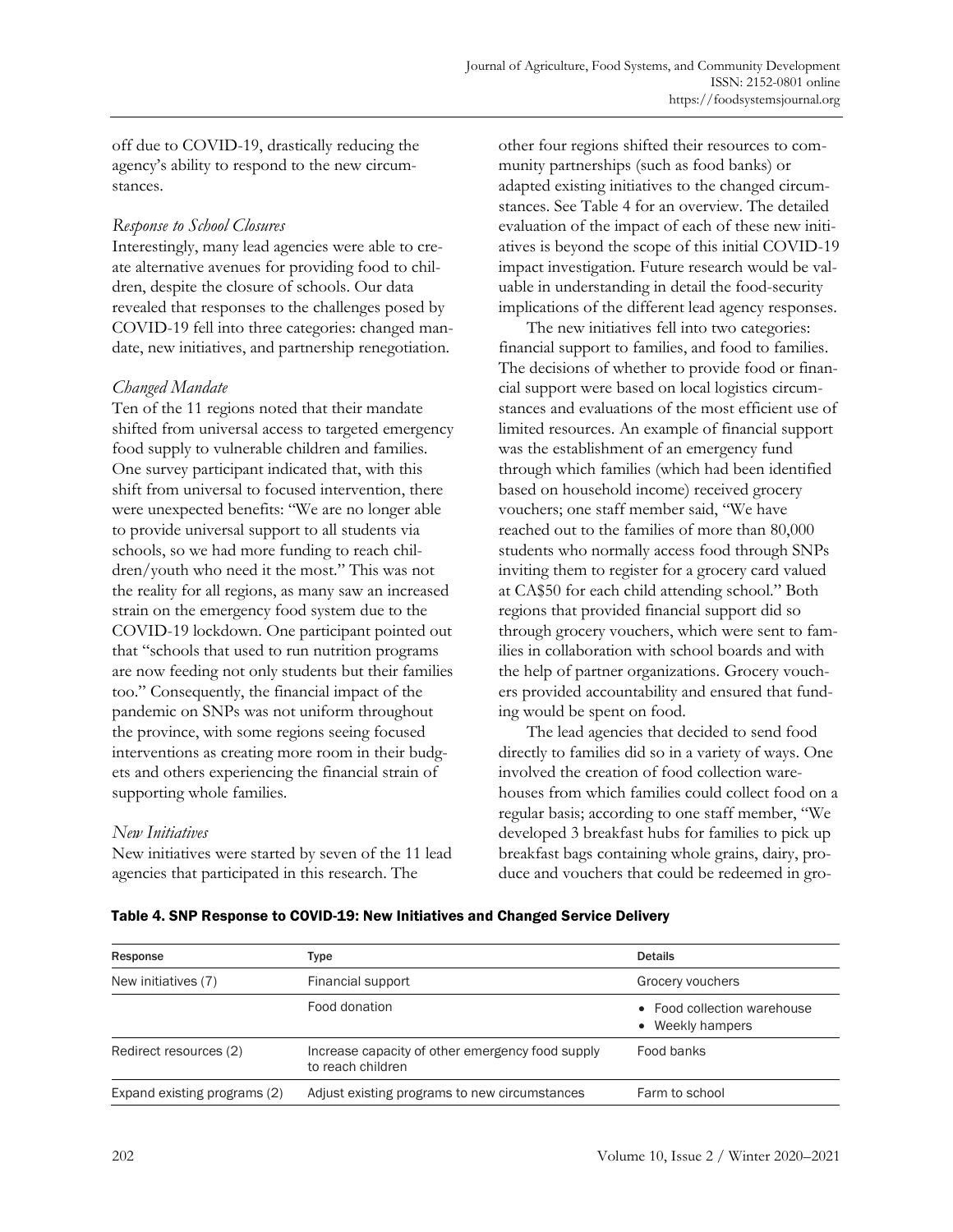cery stores. The three hubs are located in in different areas of the city to ensure that they are accessible to everyone." Two other regions provided weekly hampers that families could either pick up or that were delivered to homes, depending on the circumstances. Other regions worked with partner organizations to make additional food available specifically to the families of children that would usually access the nutrition programs in school. Regions that were not able to create new initiatives as such, or were not able to target families specifically, redirected their resources to other emergency food initiatives in the hopes of reaching the children they served; as one staff members said, "When school initially closed, donations of food and funding were provided to food banks in an effort to support the influx of families with school-aged children."

# *Partnerships Renegotiated*

Existing partnerships were shifted to meet the increased demands of the pandemic. One research participant noted that "There is a great sense of wanting to work together to help the community. So, old partnerships have been strengthened and new partnerships have been created fairly easily." Ten of the 11 regions emphasized the importance of these partnerships and how they were strengthened through this pandemic. Furthermore, new partnerships were created that did not previously exist: "Agencies are working together that haven't traditionally done so and everyone is working together to do their part more than ever before," noted a research participant. Here again, research participants articulated an unexpected mobilization of resources in light of the pandemic; one said, "We have grown our Farm to School meal program and are working with local farmers (chicken and microgreens) and chefs to prepare meals. We would not have had the capacity and/or funds to do this so quickly in a non-COVID environment."

Given the complex web of relationships that SNPs operated within before the pandemic, it is interesting to see the research data showing how lead agencies leveraged these relationships and were able to respond quickly to the fundamental challenges posed by the COVID-19 pandemic. Though schools were closed on short notice, SNP staff were able to use existing infrastructure and resources to address child hunger in their communities through different avenues. In addition, some regions found that due to the COVID-19 pandemic, they were able to access additional resources and opportunities that had not been available previously. However, the majority of regions continued to be concerned about a lack of resources in meeting the needs of their students. Finally, the shift in focus from universal access programs to targeted food-security intervention for food-insecure households constitutes a fundamental shift in the work SNP staff were accustomed to performing.

In summary, lead agencies responded to the pandemic and associated school closures with targeted emergency hunger relief by leveraging existing relationships to redirect resources to reach children at home. The full impact and efficacy of these new initiatives will need to be scrutinized and evaluated as the pandemic progresses. Traditionally, student nutrition programs are not conceived as solely an emergency food intervention, but an inschool community initiative with a variety of benefits and challenges (De Wit, 2012). The fact that school closures prevent nutrition programs from operating as usual raises fundamental questions about the purpose of the programs in the present and in the future. It also raises questions about the role of nutrition programs in the larger context of food security, child hunger, and sustainable food systems. The fact that there is a lack of ownership over the Ontario nutrition programs and that they are rarely studied systematically (Russel, 2008), exacerbates these questions. Consequently, there is a substantial missed opportunity in addressing child hunger in Ontario through the dedicated investment of resources and leadership and based on robust scholarship.

# **Future Considerations**

Finally, we asked research participants to address the priorities and concerns that have arisen in their work of supporting SNPs through the pandemic with a view to the future of operating nutrition programs. This question elicited a broad range of responses, with the data clustering around three themes: resources and relationships (39%), impact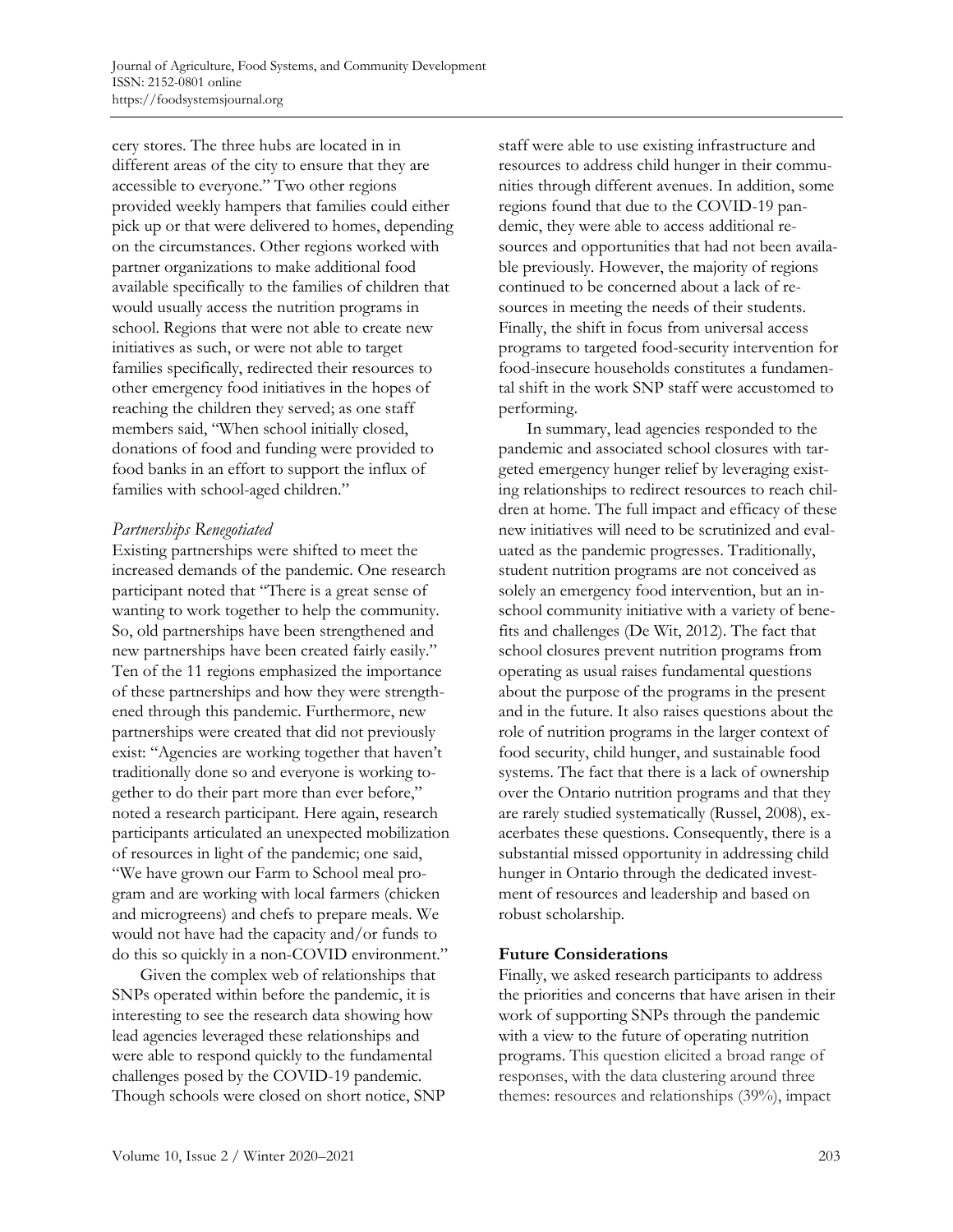on vulnerable populations (34%), and reopening of schools (27%).

# *Resources and Relationships*

The theme of lack of resources, which is central to all aspects of SNPs, was also a major concern for program staff in considering the future of SNPs in the context of COVID-19. Program staff are worried about whether there will be enough funding to support the changed realities that programs face due to COVID-19. SNP support staff anticipate a twofold strain on resources: Firstly, they anticipate increased program participation due to economic hardship and job losses. As expressed by one survey respondent, "We are conscious that the need for SNP will increase dramatically when schools reopen due to the unprecedented job loss resulting from COVID." Secondly, support staff anticipate that with new safety requirements in schools, programs will be more expensive to operate. As stated by one research participant, "We are concerned about having enough funding to continue SNP when student[s] do return to school, since programs will have to operate differently (and will be more costly) than pre-COVID." This concern was echoed throughout other responses from study participants: "I am also concerned about how/when student nutrition programs will start up again and if there may be an even greater lack of funding available. Volunteers will also be hesitant to return so that means programs will likely find it more difficult to run quality programs." From the data, it is evident that the work to gather adequate resources to operate student nutrition programs that was present before the pandemic is now heightened with additional stresses and financial burdens.

# *Vulnerable Populations*

The second cluster of responses was focused on the impact of COVID-19 on vulnerable children and families. Research participants expressed concerns that new programs created to reach children at home may be inadequate and might not be reaching everyone that needs support. "I'm concerned that families will not ask for help or not know where to access support. …We are worried that some may be 'falling between the cracks,'"

wrote one SNP support staff member. Survey respondents also addressed the issue of stigma that arose with the changed mandate from universal programs to focused hunger relief: "We hope to have families access these food banks without feeling stigmatized." The data shows that, although program staff are working to find new ways to bring food to vulnerable children, they are unsure about the impact this work is having. This highlights the need for a systematic evaluation of the intentions and impact of the work that SNPs have conducted during COVID-19.

# *Reopening of Schools*

The third cluster of responses revolved around the theme of schools reopening and associated concerns. SNP support staff are concerned about the uncertainty of the logistics of school-reopening, considering new health restrictions and children staying at home. As one study participant said, "We are very busy preparing for a new reality when students eventually return to school–physical distancing will change the delivery model and likely require new types of food, food preparation, and other additional costs." Furthermore, with some children staying home for distance education, there is the concern that SNPs will need to provide food both in schools and to families at home: "Many students will stay at home, therefore we will have to operate 2 program models in order to continue to reach students."

In considering the future of student nutrition programs, the uncertainty that the pandemic has created is causing program staff to worry about what they have always worried about: lack of resources and capacity. However, this worry is heightened by the severity of the social and economic disruption of COVID-19.

# **Discussion**

In reviewing the literature on school food in Canada in general, and student nutrition programs in Ontario in particular, it is evident that school food is understood from a variety of perspectives. Nutrition programs are theorized as a place for public health policy, food security intervention, and as an educational site. This disjointed approach to making sense of nutrition programs could be argued to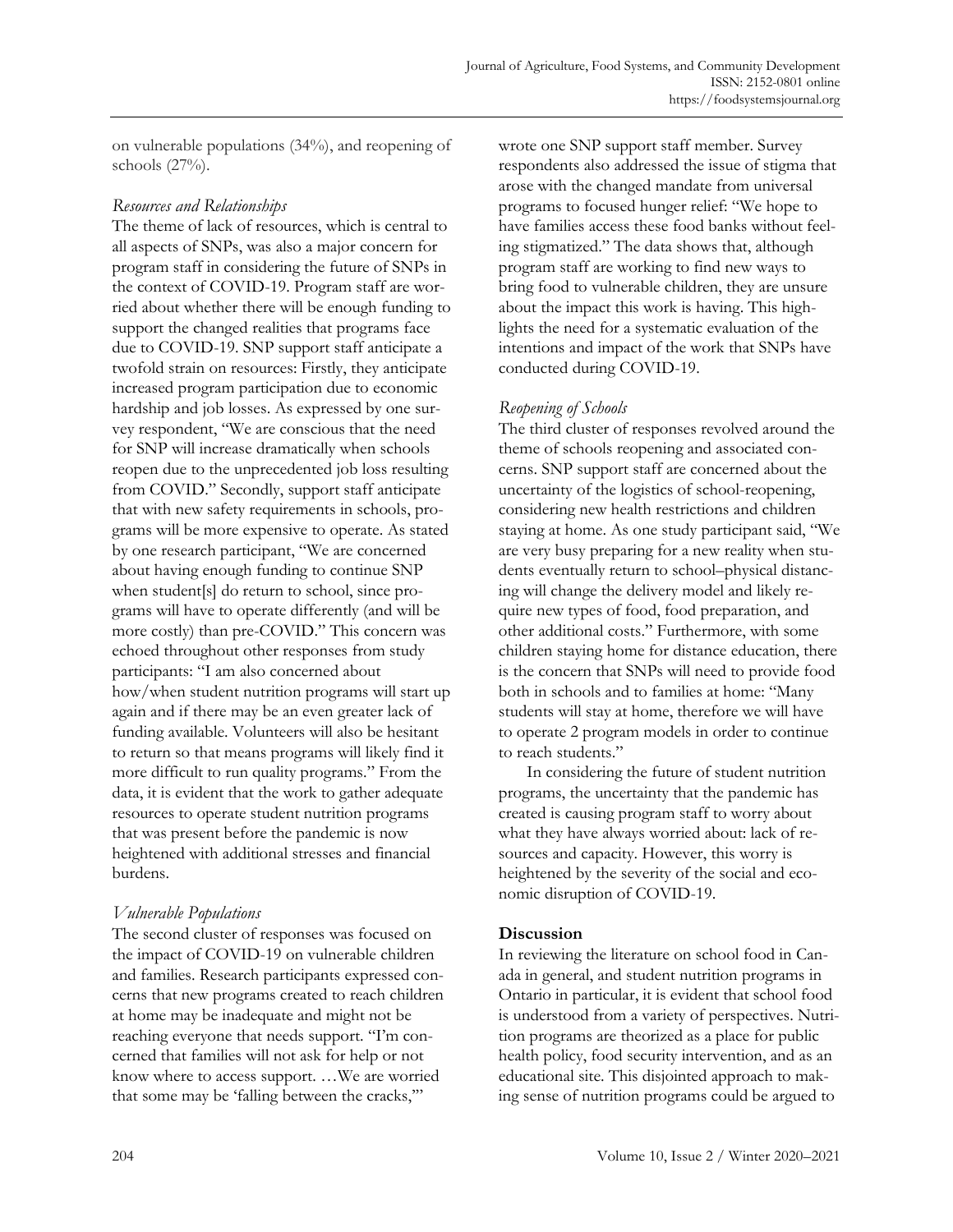be a reflection of the lack of ownership of nutrition programs by any one government department (Russell et al., 2008). Although the Ontario Ministry of Children, Community, and Social Services does seed fund the program (as outlined in the introduction), it does not fully fund the program, and SNPs exist at an intersection of many interest groups (De Wit, 2012). Without coherent program ownership, there are missed opportunities for a cohesive vision and coordinated resources and crisis response. The pandemic raises the question of the purpose of nutrition programs and whether they are relevant beyond an in-person school environment.

In the academic literature, school food and nutrition programs are studied in terms of the development and implementation of nutrition policy (MacLellan, Holland, Taylor, McKenna, & Hernandez, 2010; MacLellan, Taylor, & Freeze, 2009;; Taylor et al., 2011; Vine, Harrington, Butler, Patte, Godin, & Leatherdale, 2017), as a site for public health interventions (McIsaac, Read, Veugelers, & Kirk, 2017; Pokhrel, Sussman, Black, & Sun, 2010; Raine, 2005; Vine & Elliott, 2014b; Winson, 2008), as educational interventions in terms of student performance (Dani, Burrill, & Demmig-Adams, 2005; Edward & Evers, 2001; Taras, 2005), as an opportunity for student education in terms of learning about food (Edward & Evers, 2001), and as a food-security initiative (Kirkpatrick & Tarasuk, 2009; Ralston et al, 2017; Tarasuk, 2001; Tsang & Azevedo, 2011). It should also be noted that there is a lack of ongoing, systematic academic research on Ontario SNPs (Russell et al., 2008).

Our research considers nutrition programs primarily from the perspective of food security, thereby contributing to the existing literature on food security and school food (see, for example, Ashe & Sonnino, 2013; Bartfeld & Ahn, 2011; Ralston et al., 2017). This interpretive framework was adopted since research participant responses were primarily focused on the food-security implications of COVID-19 on students. Changes made to nutrition programs in response to the pandemic were focused on targeted food-security interventions, as outlined above. There are conflicting opinions in the literature about the value and efficacy of school nutrition programs as food-security interventions. On the one hand, Kirkpatrick and Tarasuk (2009) investigate the impact of student nutrition program participation on household food insecurity in Toronto, Ontario. They argue that SNPs do not play a role in decreasing household food insecurity. The evidence presented was (1) low participation rates in SNPs in low-income neighborhoods (one-third of households) and (2) that there was no measurable impact on household food insecurity whether the children attended SNPs or not. It can be argued that the study misses the mark, as SNPs do not aim to improve household food security, but the food insecurity of individual children while at school. Similar results were found by Raine, McIntyre, and Dayle (2003), who argued that SNPs fail to feed the hungriest children due to stigma and the charitable ethos (rather than social justice approach) of SNPs. On the other hand, there are studies that show the positive impact of nutrition programs on the children that participate in them. Ralston et al. (2017) found that participation in nutrition programs increased food security, quality of diet, and contributed to better school performance. Similar results have been shown by Tsang et al. (2011) and Edward and Evers (2001). However, both sides of this debate agree that the fundamental matter at hand is addressing the root cause of food insecurity, namely poverty (; Raine et al., 2003; Tarasuk, 2001; Tsang et al., 2011).

Our research contributes to this debate by highlighting the importance of nutrition programs in providing emergency food to low-income children during a moment of unprecedented challenge. Consequently, we argue that the SNP infrastructure (staff and relationships) strengthens community food security through staff's work, relationships, and resources. At the same time, our research highlights the inadequate and fractured nature of the emergency food supply in Canada. As COVID-19 and its economic impact move more people into economic precarity, this infrastructure will become more relevant and more strained. It is important to remember that Canada's emergency food system was not designed to be permanent (Tsang et al., 2011) and consequently was not designed with the current circumstances in mind. The COVID-19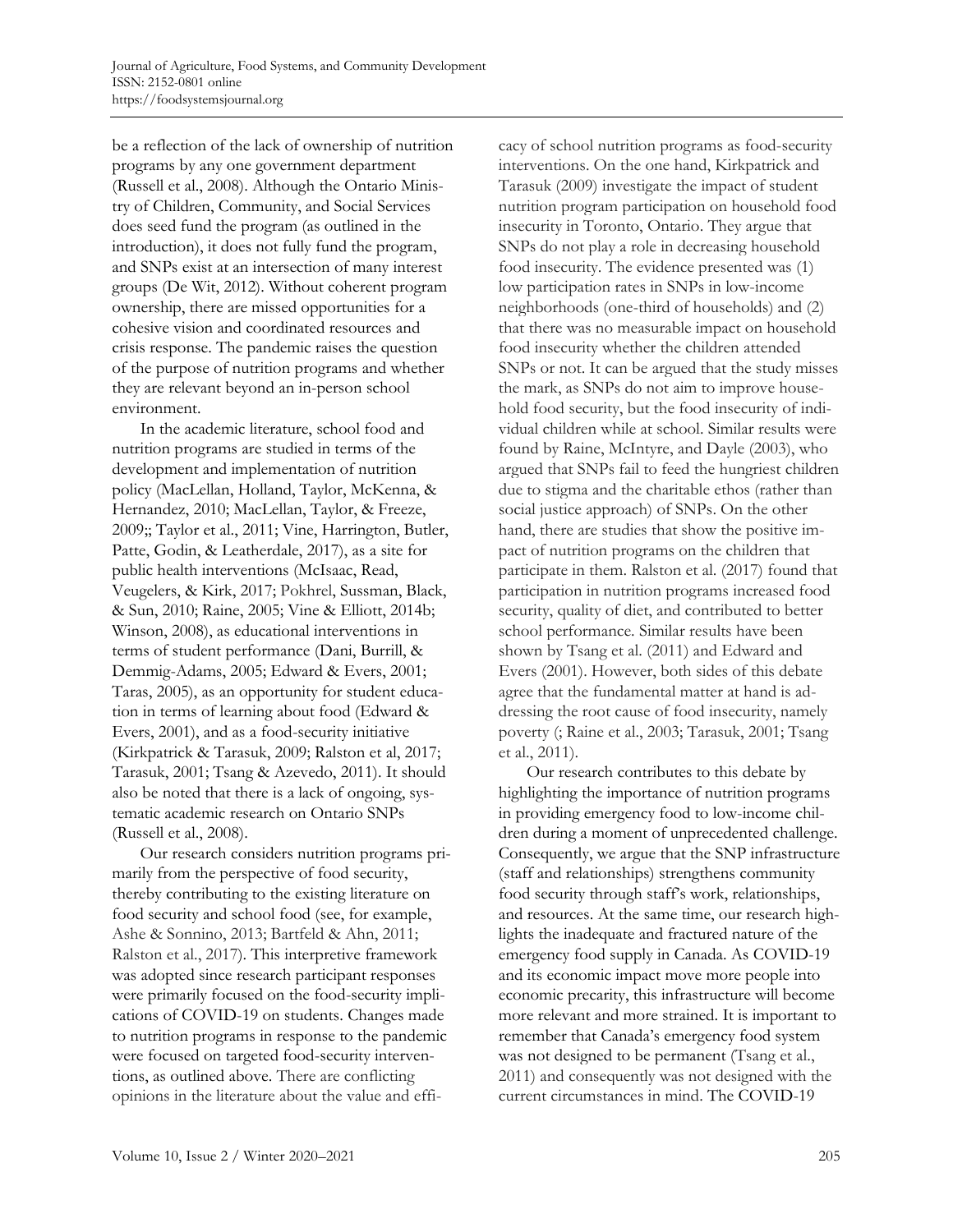pandemic may be our opportunity to construct a permanent food-security, social safety network. For SNPs, this redesign could be an opportunity to build a national student nutrition program in Canada. Evidence from the United States and other G7 countries makes a strong argument for the benefits of a national program. For example, McLoughlin et al. (2020) illustrate how a national school program infrastructure has been able to support communities in the response to COVID-19.

The purpose of this case study is to not to evaluate SNPs as a whole, but merely to understand the impact of the early stages of the COVID-19 pandemic on SNPs in Ontario. The data from the surveys we conducted illustrate several interesting findings.

First, the research data of this study illustrate the value of the SNP infrastructure as a community food-security response and shows that there are extensive opportunities to support and strengthen it. Second, our data show that student nutrition programs, while underresourced, are rich in partnerships. These relationships were what enabled SNP support staff to pivot and respond to the pandemic lockdown restrictions quickly and effectively. As a result, SNP support staff were able to bring together different actors in the food system in their communities to move support from the public realm (schools) into the private (homes). The shift from the public to the private is significant, as it changes the fundamental essence of school food initiatives. This presents an unprecedented opportunity to engage with a more holistic approach to eliminating child food insecurity in Ontario, in which the various efforts that exist could be brought into a cohesive initiative. Such an initiative would also present the opportunity for the Canadian government to address its commitment to the UN Sustainable Development Goals, by targeting goal number two, "zero hunger" (Hung, 2016). Addressing the root cause of food insecurity, namely poverty, is an important part of any hunger alleviation work.

Finally, the research data highlight the value of public spaces (such as schools) as venues for stigma-free social support. The COVID-19 pandemic and the initial lockdown forced people in Ontario to retreat into the private and relinquish

public spaces. This fact raises many questions and concerns, especially in regard to vulnerable people. Will there be a long-term shift toward distance learning, with children staying at home? If so, what is the place of traditional school feeding programs, such as SNPs, in these circumstances? Will nutrition programs expand their mandate to serve children outside the public realm over the long term? Will children who choose distance education be left out of nutrition support initiatives? How do these altered landscapes interact with stigma-free support, to enable all children who require extra food to receive it? Are SNP interventions effective in reducing child hunger in Ontario? These are some of the questions that the networks of actors that exist to respond to child food insecurity in Ontario will have to grapple with in the months to come. The research data in this study show that SNP support staff are able to adapt to changing circumstances in a crisis situation. The question of long-term sustainability, however, looms large, especially as the course of the pandemic and its impact on schools is very uncertain.

### **Research Limitations and Opportunities**

Limitations of this research study are that it presents very preliminary findings of an evolving situation. Preliminary findings in rapidly shifting circumstances mean that this research could be quickly outdated. Nevertheless, it presents valuable initial insights and inspiration for future research. Research opportunities that have been amplified through this study include the need for ongoing and systematic study of nutrition programs in Canada (Russell et al., 2008). In particular, the impact of new nutrition program initiatives and the implications of the role and purpose of nutrition programs during school closures require further scrutiny.

# **Conclusion**

In the early stages of the COVID-19 pandemic, the essence of school food was fractured as schools were closed and children were no longer able to access nutrition programs. This research study shows how the presence of community-embedded student nutrition support staff enabled resources to be redirected to children for targeted emergency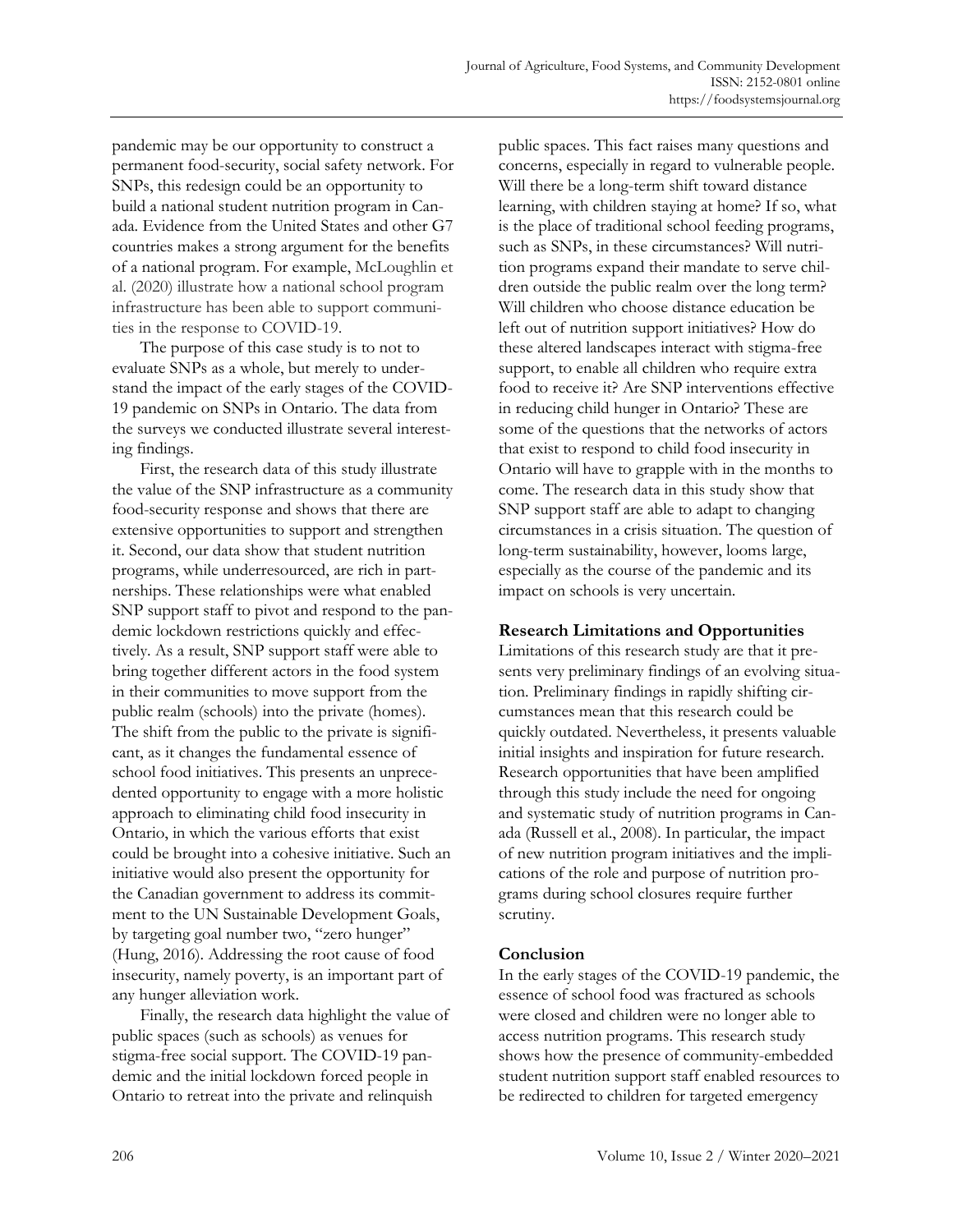food response. Through this bounded qualitative case study, we examined the impact of the early stages of the COVID-19 pandemic (March–August 2020) on Student Nutrition Programs in Ontario. Results indicate that program support staff responses to the pandemic fit into three categories: changed mandate, new initiatives, and partnership renegotiation. Changed mandate was the shift from universal access to in-school nutrition programs to targeted food-security initiatives for families. This shift was possible due to the complex web of relationships in which SNPs have always operated. Funding relationships and community partnerships were present, and staff were able to leverage these

to adapt to new circumstances. Considering the far-reaching social and economic impacts of the COVID-19 pandemic, important questions about the structure and purpose of student nutrition programs in Ontario arise. The unprecedented disruption of established food systems by the pandemic presents the opportunity to reconsider, invest in, and restructure school food programs.

### **Acknowledgments**

Thank you to the peer reviewers for valuable feedback, Stephanie Cran for editing, and to all research participants for their time.

### **References**

- Altieri, M. A., & Nicholls, C. I. (2020). Agroecology and the reconstruction of a post-COVID-19 agriculture. *Journal of Peasant Studies, 47*(5), 881–898. https://doi.org/10.1080/03066150.2020.1782891
- Anthem, P. (2020, April 16). *Risk of hunger pandemic as coronavirus set to almost double acute hunger by end of 2020.* World Food Program. Retrieved from

https://insight.wfp.org/covid-19-will-almost-double-people-in-acute-hunger-by-end-of-2020-59df0c4a8072

- Ashe, L. M., & Sonnino, R. (2013). At the crossroads: New paradigms of food security, public health nutrition and school food. *Public Health Nutrition*, *16*(6), 1020–1027. https://doi.org/10.1017/S1368980012004326
- Bartfeld, J. S., & Ahn, H. M. (2011). The School Breakfast Program strengthens household food security among lowincome households with elementary school children. *The Journal of Nutrition*, *141*(3), 470–475. https://doi.org/10.3945/jn.110.130823
- Chutani, A. M. (2012). School lunch program in India: Background, objectives and components. *Asia Pacific Journal of Clinical Nutrition*, *21*(1), 151–154. https://pubmed.ncbi.nlm.nih.gov/22374572/
- Clapp, J. (2020, May 8). Spoiled milk, rotten vegetables and a very broken food system. *The New York Times.*  https://www.nytimes.com/2020/05/08/opinion/coronavirus-global-food-supply.html
- Clapp, J., & G. Moseley, W. (2020). This food crisis is different: COVID-19 and the fragility of the neoliberal food security order. *The Journal of Peasant Studies*, *47*(7), 1393–1417. https://doi.org/10.1080/03066150.2020.1823838
- Creswell, J., & Poth, C. (2019). *Qualitative inquiry & research design: choosing among five approaches* (4th ed.). SAGE.
- Daily Bread Food Bank (2020). *Hunger lives here—Risks and challenges faced by food bank clients during COVID-19.* Retrieved from https://www.dailybread.ca/wp-content/uploads/2020/07/DB-COVID-Impact-Report-2020-Final-Web.pdf
- Dani, J., Burrill, C., & Demmig-Adams, B. (2005). The remarkable role of nutrition in learning and behaviour. *Nutrition and Food Science*, *35*(4), 258–263. https://doi.org/10.1108/00346650510605658
- Deaton, B. J., & Deaton, B. J. (2020). Food security and Canada's agricultural system challenged by COVID-19. *Canadian Journal of Agricultural Economics/Revue Canadienne D'Agroéconomie*, *68*(2), 143–149. https://doi.org/10.1111/cjag.12227
- De Wit, Y. (2012). Toronto public health: Nourishing young minds. Retrieved from https://www.toronto.ca/wp-content/uploads/2017/11/8f2a-tph-Nourishing-Young-Minds-rep-eng-2012.pdf
- Edward, H. G., & Evers, S. (2001). Benefits and barriers associated with participation in food programs in three lowincome Ontario communities. *Canadian Journal of Dietetic Practice and Research, 62*(2), 76–81. https://pubmed.ncbi.nlm.nih.gov/11524050/
- Florence, M. D., Asbridge, M., & Veugelers, P. J. (2008). Diet quality and academic Performance. *Journal of School Health*, *78*(4), 209–215. https://doi.org/10.1111/j.1746-1561.2008.00288.x
- Food and Agriculture Organization of the United Nations [FAO] (2020, June 9). *Emerging data suggest COVID-19 is driving up hunger in vulnerable countries.* Retrieved from http://www.fao.org/news/story/en/item/1280414/icode/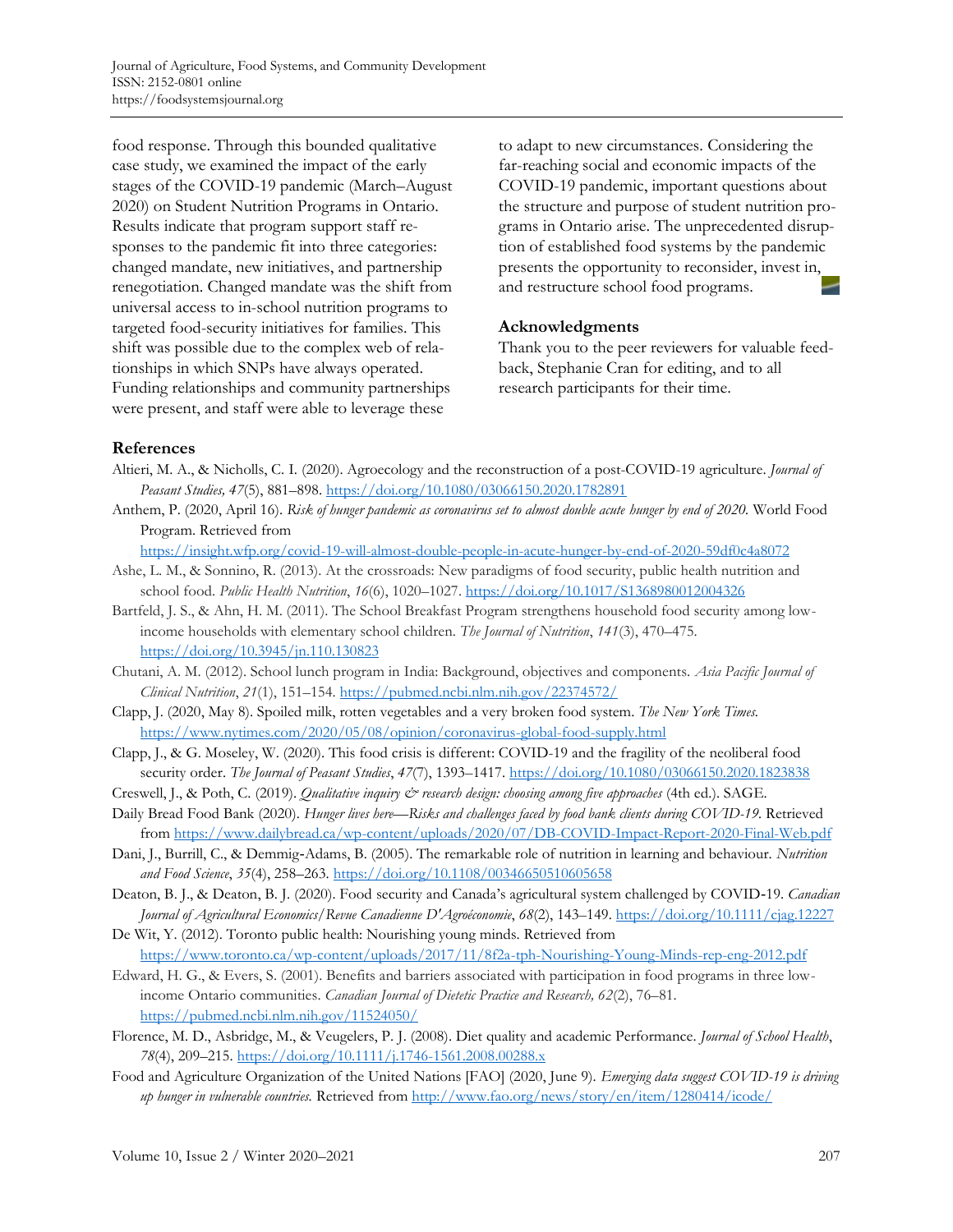- Food Banks Canada (2020). *Food Banks and the COVID-19 crisis—A national snapshot*. Mississauga: Food Banks Canada. [https://www.foodbankscanada.ca/FoodBanks/MediaLibrary/COVID-Report\\_2020/A-Snapshot-of-Food-Banks](https://www.foodbankscanada.ca/FoodBanks/MediaLibrary/COVID-Report_2020/A-Snapshot-of-Food-Banks-in-Canada-and-the-COVID-19-Crisis_EN.pdf)in-Canada-and-the-COVID-19-Crisis\_EN.pdf
- Hailu, G. (2020). Economic thoughts on COVID‐19 for Canadian food processors. *Canadian Journal of Agricultural Economics/Revue Canadienne D'Agroéconomie*, *68*(2), 163–169. https://doi.org/10.1111/cjag.12241
- Hayes, D., Contento, I. R., & Weekly, C. (2018). Position of the Academy of Nutrition and Dietetics, Society for Nutrition Education and Behavior, and School Nutrition Association: Comprehensive nutrition programs and services in schools. *Journal of the Academy of Nutrition and Dietetics*, *118*(5), 913–919. https://doi.org/10.1016/j.jand.2018.03.005
- Hennebry, J. L., Caxaj, C. S., McLaughlin, J., & Mayell, S. (2020). Coronavirus: Canada stigmatizes, jeopardizes essential migrant workers. *The Conversation.*

https://theconversation.com/coronavirus-canada-stigmatizes-jeopardizes-essential-migrant-workers-138879

- Holmes, S. (2019). The incompatibility of nutrition regulation and market-based internal school food environments in English-Speaking Canada. *The International Journal of Sociology of Agriculture and Food*, *25*(1). https://doi.org/10.48416/ijsaf.v25i1.14
- Hung, K. H. (2016). The road to zero hunger: A case study of Canada's policy agenda-setting for global food security. Retrieved from https://ruor.uottawa.ca/handle/10393/34117
- King, A., & Quan, A. (2018). *Hunger Report 2018—A looming crisis: Senior hunger in Ontario*. Ontario Association of Food Banks. https://feedontario.ca/wp-content/uploads/2018/11/Hunger-Report-2018-Digital.pdf
- Kirkpatrick, S. I., & Tarasuk, V. (2009). Food insecurity and participation in community food programs among lowincome Toronto families. *Canadian Journal of Public Health*, *100*(2), 135–139. https://doi.org/10.1007/BF03405523
- MacLellan, H., Holland, A., Taylor, J., McKenna, M., & Hernandez, K.(2010). Implementing school nutrition policy: student and parent perspectives. *Canadian Journal of Dietetic Practice and Research*, *71*(4), 172–177. https://doi.org/10.3148/71.4.2010.172
- MacLellan, D., Taylor, J., & Freeze, C. (2009). Developing school nutrition policies: Enabling and barrier factors. *Canadian Journal of Dietetic Practice and Research*, *70*(4), 166–171. https://doi.org/10.3148/70.4.2009.166
- McIntyre, L., & Dayle, J. B. (1992). Exploratory analysis of children's nutrition programs in Canada. *Social Science & Medicine*, *35*(9), 1123–1129. https://doi.org/10.1016/0277-9536(92)90224-E
- McIsaac, J. L. D., Read, K., Veugelers, P. J., & Kirk, S. F. (2017). Culture matters: A case of school health promotion in Canada. *Health Promotion International*, *32*(2), 207–217. https://doi.org/10.1093/heapro/dat055
- McLoughlin, G. M., Turner, L., Leider, J., Piekarz-Porter, E., & Chriqui, J. F. (2020). Assessing the relationship between district and state policies and school nutrition promotion-related practices in the United States. *Nutrients*, *12*(8), 2356. https://doi.org/10.3390/nu12082356
- Ministry of Children, Community, and Social Services. (2016). Student Nutrition Program guidelines. Retrieved from [https://www.ontario.ca/document/student-nutrition-program-guidelines-2016/section-1-purpose-nutrition](https://www.ontario.ca/document/student-nutrition-program-guidelines-2016/section-1-purpose-nutrition-guidelines)guidelines
- Paslakis, G., Dimitropoulos, G., & Katzman, D. K. (2021). A call to action to address COVID-19–induced global food insecurity to prevent hunger, malnutrition, and eating pathology. *Nutrition Reviews*, *79*(1), 114–116. https://doi.org/10.1093/nutrit/nuaa069
- Pokhrel, P., Sussman, S., Black, D., & Sun, P. (2010). Peer group self‐identification as a predictor of relational and physical aggression among high school students. *Journal of School Health*, *80*(5), 249–258. https://doi.org/10.1111/j.1746-1561.2010.00498.x
- Pratley, E., McPhail C., & Webb, C. (2014). *Innovative student nutrition programs in Ontario: Identifying case study examples.* Guelph, ON: Institute for Community Engaged Scholarship. https://atrium.lib.uoguelph.ca/xmlui/bitstream/handle/10214/9055/StudentNutritionPrograms.pdf
- Raine, K. D. (2005). Determinants of healthy eating in Canada: An overview and synthesis. *Canadian Journal of Public Health/Revue Canadienne De Sante'e Publique*, *96*, S8–S14. https://doi.org/10.1007/BF03405195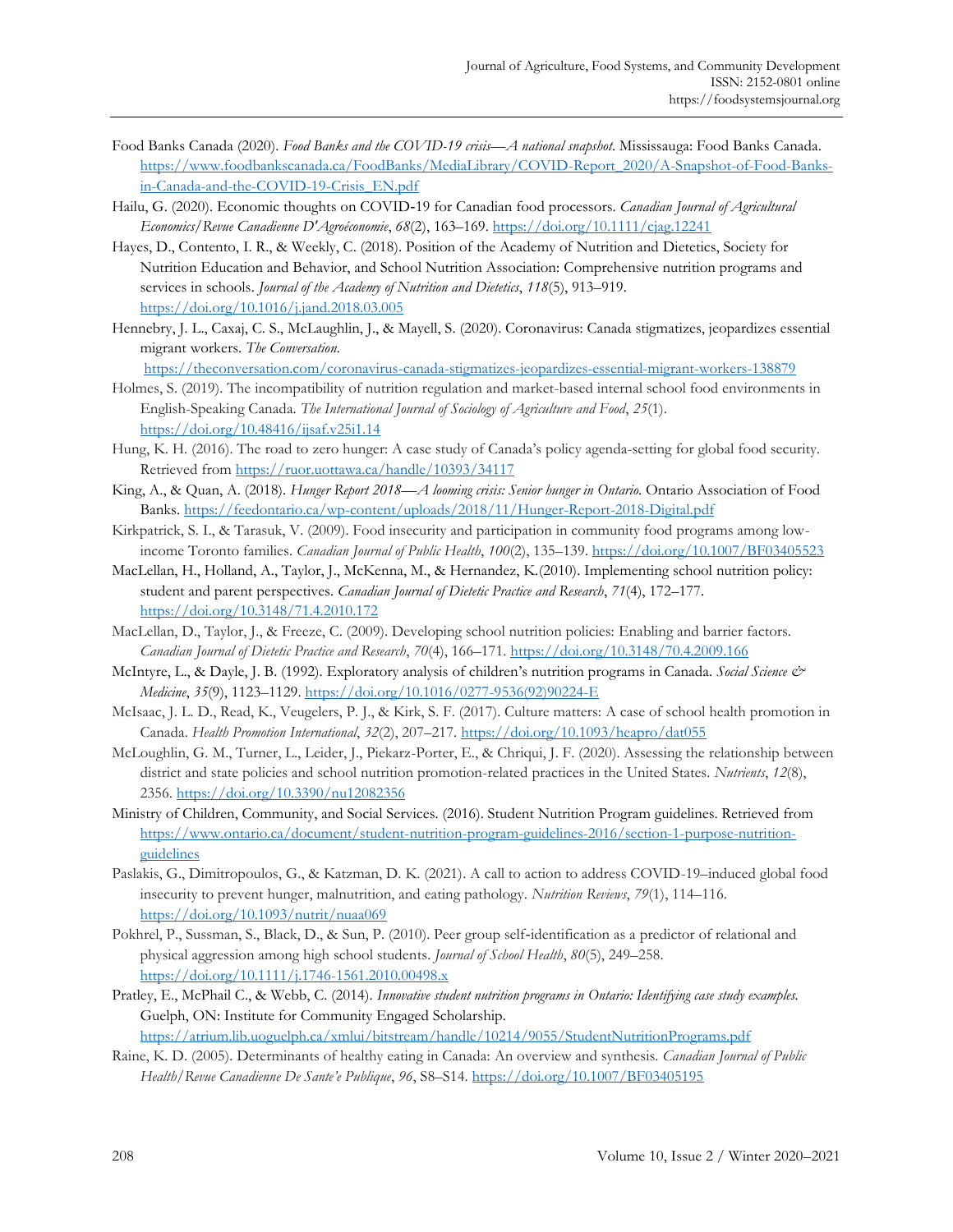- Raine, K., McIntyre, L., & Dayle, J. B. (2003). The failure of charitable school-and community-based nutrition programmes to feed hungry children. *Critical Public Health*, *13*(2), 155–169. https://doi.org/10.1080/0958159031000097634
- Ralston, K., Treen, K., Coleman-Jensen, A., & Guthrie, J. (2017). *Children's food security and USDA child nutrition programs* (No. 1476-2017-2076). U.S. Department of Agriculture, Economic Research Service (USDA ERS). Retrieved from https://www.ers.usda.gov/publications/pub-details/?pubid=84002
- Russell, E., Evers, S., Dwyer, J. M., Uetrecht, C. & Macaskill, L. (2008). Best practices among child nutrition programs in Ontario: Evaluation findings. *Journal of Hunger & Environmental Nutrition*, *2*(2-3), 111–127. https://doi.org/10.1080/19320240801891511
- Student Nutrition Ontario [SNO]. (n.d.). *About.* Retrieved September 2020 from https://studentnutritionontario.ca/about/
- Taras, H. (2005). Nutrition and student performance at school. *Journal of School Health*, *75*(6), 199–213. https://doi.org/10.1111/j.1746-1561.2005.00025.x
- Tarasuk, V. (2001). A critical examination of community-based responses to household food insecurity in Canada. *Health Education & Behavior*, *28*(4), 487–499. https://doi.org/10.1177/109019810102800408
- Taylor, J. P., MacLellan, D., Caiger, J. M., Hernandez, K., McKenna, M., Gray, B., & Veugelers, P. (2011). Implementing elementary school nutrition policy: Principals' perspectives. *Canadian Journal of Dietetic Practice and Research*, *72*(4), e205–e211. https://doi.org/10.3148/72.4.2011.e205
- Tsang, S., Holt, A. M., & Azevedo, E. (2011). An assessment of the barriers to accessing food among food-insecure people in Cobourg, Ontario. *Chronic Diseases and Injuries in Canada*, *31*(3), 121–128. https://doi.org/10.24095/hpcdp.31.3.06
- Vine, M. M., & Elliott, S. J. (2014a). Examining local-level factors shaping school nutrition policy implementation in Ontario, Canada. *Public Health Nutrition*, *17*(6), 1290–1298. https://doi.org/10.1017/S1368980013002516
- Vine, M. M., & Elliott, S. J. (2014b). Exploring the school nutrition policy environment in Canada using the ANGELO framework. *Health Promotion Practice*, *15*(3), 331–339. https://doi.org/10.1177/1524839913498087
- Vine, M. M., Elliott, S. J., & Raine, K. D. (2014). Exploring implementation of the Ontario school food and beverage policy at the secondary-school level: A qualitative study. *Canadian Journal of Dietetic Practice and Research*, *75*(3), 118– 124. https://doi.org/10.3148/cjdpr-2014-003
- Vine, M. M., Harrington, D. W., Butler, A., Patte, K., Godin, K., & Leatherdale, S. T. (2017). Compliance with school nutrition policies in Ontario and Alberta: An assessment of secondary school vending machine data from the COMPASS study. *Canadian Journal of Public Health*, *108*(1), e43–e48. https://doi.org/10.17269/CJPH.108.5701
- Winson, A. (2008). School food environments and the obesity issue: Content, structural determinants, and agency in Canadian high schools. *Agriculture and Human Values*, *25*(4), 499–511. https://doi.org/10.1007/s10460-008-9139-8
- Yaffe-Bellany, D., & Corkery, M. (2020a, April 11). Dumped milk, smashed eggs, plowed vegetables: Food waste of the pandemic. *The New York Times.*

https://www.nytimes.com/2020/04/11/business/coronavirus-destroying-food.html

Yaffe-Bellany, D., & Corkery, M. (2020b, May 14). Meat plant closures mean pigs are gassed or shot instead. *The New York Times.* https://www.nytimes.com/2020/05/14/business/coronavirus-farmers-killing-pigs.html